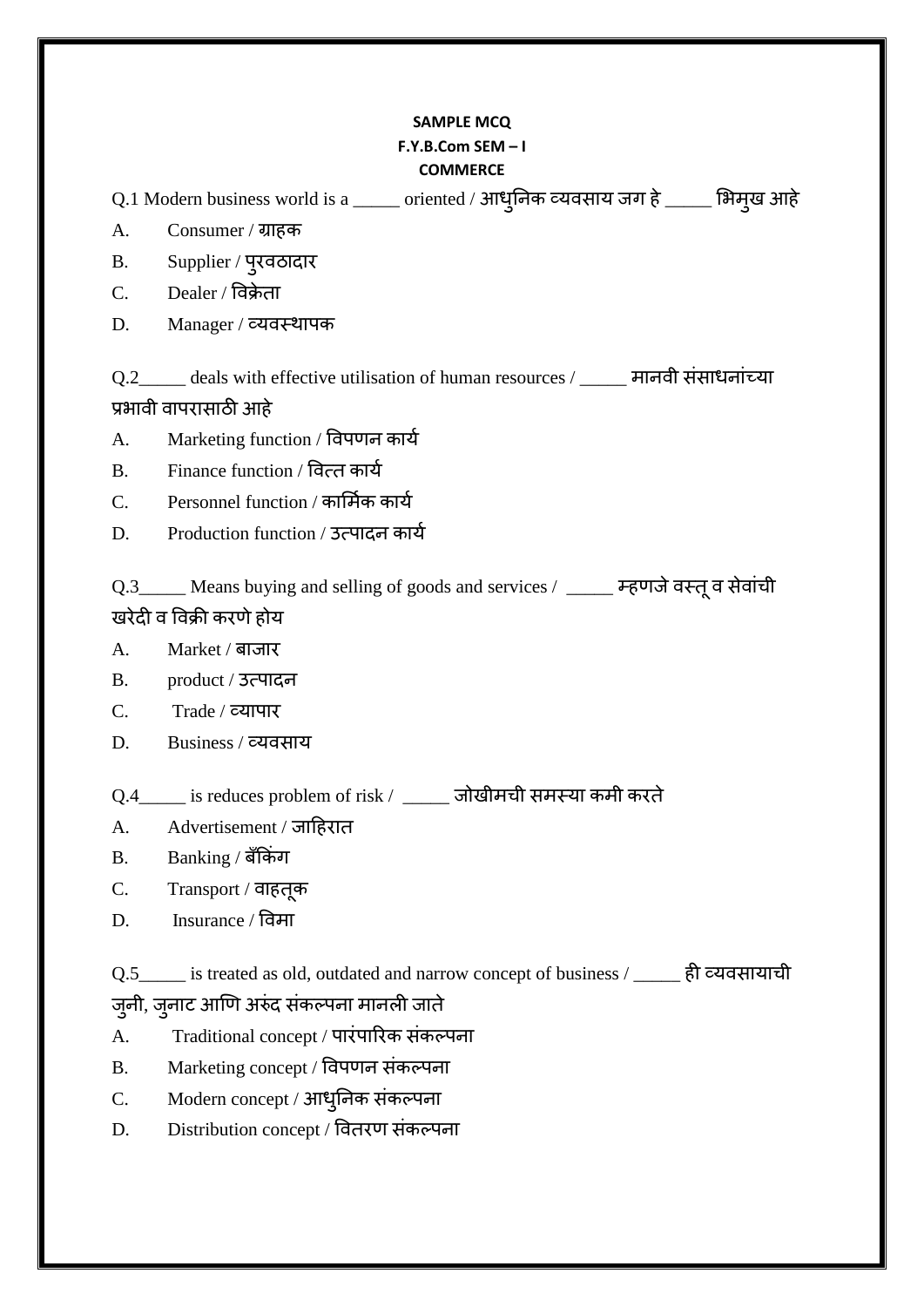|                                                                                         | Q.6 Business has _______________ capacity to influence its environment. / व्यवसायामध्ये                                                                                                                |  |
|-----------------------------------------------------------------------------------------|--------------------------------------------------------------------------------------------------------------------------------------------------------------------------------------------------------|--|
|                                                                                         |                                                                                                                                                                                                        |  |
|                                                                                         | A. Limited / मर्यादित                                                                                                                                                                                  |  |
|                                                                                         | B. Unlimited / अमर्यादित                                                                                                                                                                               |  |
|                                                                                         | C. No $/$ नाही                                                                                                                                                                                         |  |
|                                                                                         | D. Irregular / अनियमित                                                                                                                                                                                 |  |
| Q.7 Business ___________ to education / व्यवसाय शिक्षणास ______ करते                    |                                                                                                                                                                                                        |  |
|                                                                                         | A. Opposes / विरोध                                                                                                                                                                                     |  |
|                                                                                         | B. Supports / समर्थन                                                                                                                                                                                   |  |
|                                                                                         | C. Criticizes / टीका                                                                                                                                                                                   |  |
|                                                                                         | D. Rejects / नकार                                                                                                                                                                                      |  |
| Q.8 Customers form a part of ________________ environment. / ग्राहक हे ________________ |                                                                                                                                                                                                        |  |
| वातावरणाचा भाग बनतात.                                                                   |                                                                                                                                                                                                        |  |
|                                                                                         | A. Natural / नैसर्गिक                                                                                                                                                                                  |  |
|                                                                                         | B. Macro / स्थूल                                                                                                                                                                                       |  |
|                                                                                         | C. Internal / अंतर्गत                                                                                                                                                                                  |  |
|                                                                                         | D. External / बाह्य                                                                                                                                                                                    |  |
|                                                                                         | Q.9 __________ environment brings consistency and fitness in government policies. /<br>________________ वातावरण हे सरकारी धोरणांमध्ये सुसंगतता आणि स्थैर्य आणते.                                       |  |
|                                                                                         | A. Political / राजकीय                                                                                                                                                                                  |  |
|                                                                                         | B. Legal / कायदेशीर                                                                                                                                                                                    |  |
|                                                                                         | C. International / आंतरराष्ट्रीय                                                                                                                                                                       |  |
|                                                                                         | D. Economic / आर्थिक                                                                                                                                                                                   |  |
|                                                                                         | Q.10 __________ environment has direct and indirect impact on the working of business<br>firms. / _____________ पर्यावरणाचा व्यवसायिक संस्थांच्या कामकाजावर प्रत्यक्ष किंवा अप्रत्यक्ष<br>प्रभाव पडतो. |  |
|                                                                                         | A. Business / व्यावसायिक                                                                                                                                                                               |  |
|                                                                                         | B. Education / शैक्षणिक                                                                                                                                                                                |  |
| $C_{\cdot}$                                                                             | Situational / परिस्थितिकीय                                                                                                                                                                             |  |

D. Political / याजकीम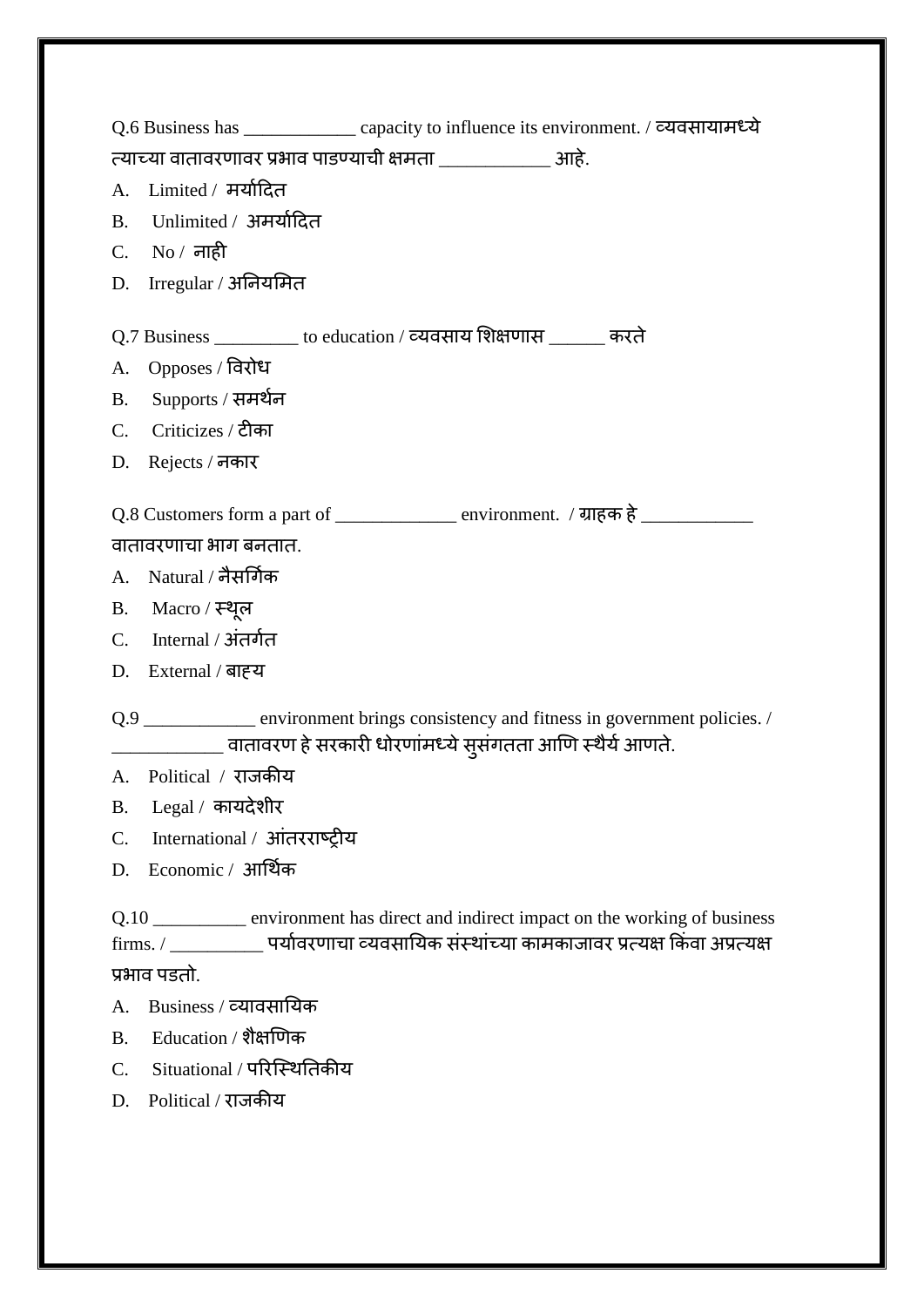Q.11 \_\_\_\_\_feasibility study finds out profitability of the proposed project. / \_\_\_\_\_ व्यवहार्यतेच्या अभ्यासानुसार प्रस्तावित प्रकल्पाची नफाची क्षमता समजते.

- A. Technical / तांत्रिक
- B. Market / फाजाय
- C. Financial / आर्थयक
- D. Environmental / पर्यावरण

Q.12 \_\_\_\_\_ acts as a reference guide during the execution of the project. / \_\_\_\_\_ प्रकल्पाच्या अंमलबजावणी दरम्यान संदर्भ मार्गदर्शक म्हणून कार्य करते.

- A. Feasibility report / व्यवहार्यता अहवाल
- B. Project report / प्रकल्प अहवाल
- C. Project planning / प्रकल्प नियोजन
- D. Legal report / कायदेशीर अहवाल

Q.13 \_\_\_\_\_ refers to finding out practical utility of a project. / \_\_\_\_\_ म्हणजेएखाद्मा प्रकल्पाची व्यावहारिक उपयोगिता शोधणे होय.

- A. Feasibility study / व्मलहामयता अभ्मास
- B. Project planning / प्रकल्प नियोजन
- C. Project report / प्रकल्प अहवाल
- D. Legal report / कायदेशीर अहवाल

Q.14 Project planning is summarised in a \_\_\_\_\_\_. / प्रकल्प नियोजनाचे सारांश \_\_\_\_\_ मध्ये दिले आहे.

- A. Feasibility report / व्यवहार्यता अहवाल
- B. Project report / प्रकल्प अहवाल
- C. Project planning / प्रकल्प नियोजन
- D. Legal report / कायदेशीर अहवाल

Q.15 \_\_\_\_\_\_ describes the purpose and values of business. / \_\_\_\_\_\_ व्यवसायातील उद्देश आणि मल्ये यांचे वर्णन करते.

- A. Mission statement / मिशन स्टेटमेंट
- B. vision statement / स्व्हजन स्टेटभेंट
- C. Objectives / उद्दीष्ट्टे
- $D.$  Capital / भांडवल